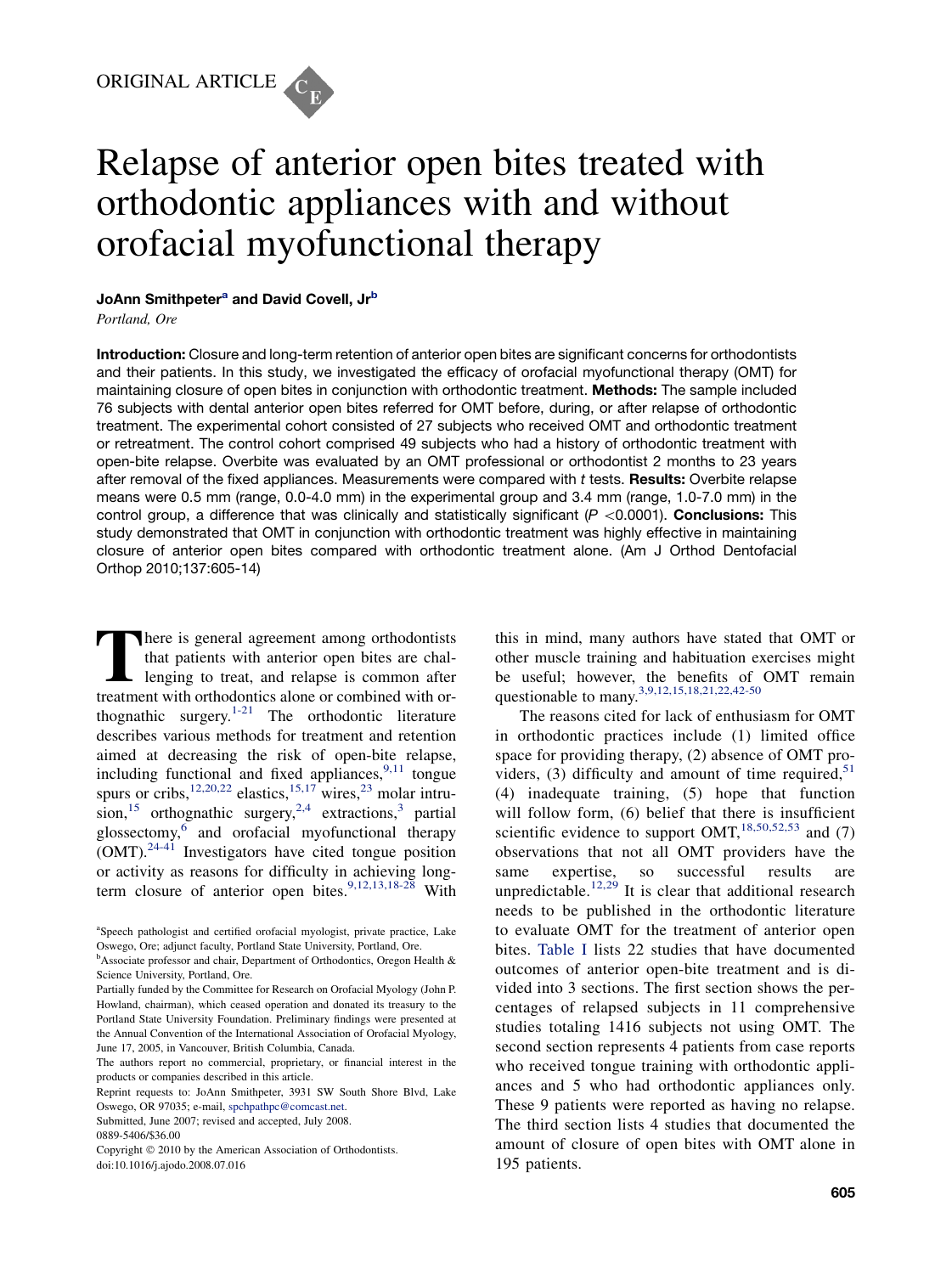| Author                                                        | Method                                         | Mean closure     | Relapse                                                                                                        | $\boldsymbol{n}$         |
|---------------------------------------------------------------|------------------------------------------------|------------------|----------------------------------------------------------------------------------------------------------------|--------------------------|
| Comprehensive studies,                                        |                                                |                  |                                                                                                                |                          |
| postorthodontic treatment                                     |                                                |                  |                                                                                                                |                          |
| Lopez-Gavito et al                                            | Appliances                                     |                  | 35% relapsed 3 mm or more                                                                                      | 41                       |
| Dennison et $al2$                                             | Surgery                                        |                  | 42.9% relapsed                                                                                                 | 66                       |
| Janson et $al3$                                               | Non-extraction; fixed appliances               |                  | 38.1% relapsed                                                                                                 | 21                       |
| Hoppenreijs and van der Linden <sup>4</sup>                   | Orthodontics and surgery                       |                  | 19% relapsed                                                                                                   | $\overline{\mathcal{L}}$ |
| Al Yami et al <sup>5</sup>                                    | Appliances                                     |                  | 33% relapsed                                                                                                   | 1016                     |
| Lo and Shapiro <sup>6</sup>                                   | Surgery                                        |                  | 25% relapsed; 0.7-1.0 mm cited as insignificant                                                                | 40                       |
| $\text{Gile}^7$                                               | Appliances                                     |                  | 35% relapsed more than 1 mm                                                                                    | 100                      |
| Katsaros and Berg <sup>11</sup>                               | Appliances                                     |                  | 25% relapsed; those who could advance<br>mandible to achieve incisor occlusion<br>were not considered relapsed | 20                       |
| Zuroff $18$                                                   | Appliances                                     |                  | 60% relapsed; maximum relapse was 2.4 mm                                                                       | 64                       |
| Kim et $al23$                                                 | Multiloop edgewise archwire                    |                  | Insignificant relapses of 0.23 mm for<br>growing and 0.35 mm for nongrowing<br>subjects                        | 55                       |
| Huang et $al20$                                               | Cribs                                          |                  | 17% relapsed                                                                                                   | 33                       |
| Case reports, postorthodontic<br>treatment and muscle therapy |                                                |                  |                                                                                                                |                          |
| Zimmerman <sup>37</sup>                                       | OMT and appliances                             |                  | $0.0 \text{ mm}$                                                                                               |                          |
| $\mathrm{Justus}^{22}$                                        | <b>Spurs</b>                                   |                  | $0.0$ mm                                                                                                       | 3                        |
| Beane <sup>19</sup>                                           | Appliances                                     |                  | $0.0$ mm                                                                                                       |                          |
| Efstratiadis <sup>59</sup>                                    | Appliances                                     |                  | $0.0 \text{ mm}$                                                                                               |                          |
| Lindsey and English <sup>15</sup>                             | Appliances and muscle therapy                  |                  | $0.0 \text{ mm}$                                                                                               |                          |
| $Lee^{28}$                                                    | Appliances and muscle therapy                  |                  | $0.0 \text{ mm}$                                                                                               |                          |
| Alexander $31$                                                | Appliances, muscle therapy,<br>and extractions |                  | $0.0 \text{ mm}$                                                                                               |                          |
| <b>OMT</b>                                                    |                                                |                  |                                                                                                                |                          |
| Haruki et al <sup>24</sup>                                    | OMT only                                       | 5.0 and 2.5 mm   |                                                                                                                | $\overline{2}$           |
| Benkert <sup>33</sup>                                         | OMT only                                       | $1.5 \text{ mm}$ |                                                                                                                | 90                       |
| Daglio et al $^{34}$                                          | OMT only                                       | $5.5 \text{ mm}$ |                                                                                                                | 28                       |
| Daglio et al <sup>35</sup>                                    | OMT only                                       | $2.1 \text{ mm}$ |                                                                                                                | 75                       |

## <span id="page-1-0"></span>Table I. Anterior open bite treatment and results

Characterizations of open bites have varied. Chase<sup>[26](#page-9-0)</sup> described open bite as a condition characterized by space discrepancies between the occlusal and incisal surfaces of the maxillary and mandibular teeth when the mandible is brought into habitual or centric occlusion. Ferguson $53$  stated that, in the United Kingdom, an anterior open bite is described as the absence of vertical incisor overlap between the maxillary and mandibular incisors, whereas an incomplete overbite has vertical overlap, but the mandibular incisors fail to make contact with either their antagonists or the palate. He also noted that, in the United States, both conditions have been called anterior open bite, but, with a true anterior open bite, it is impossible to achieve incisor contact, whereas this can sometimes be accomplished if the mandible is protruded in patients with incomplete overbites. In our study, open bites were defined as the mandibular incisors failing to make contact with their antagonist teeth or the palate when observed with the posterior teeth in maximum intercuspation and no contact of incisors with excursive movements.

In this investigation, we compared subjects who were treated with orthodontics alone vs those treated with orthodontics combined with OMT; we used retrospective data from the practice of an orofacial myofunctional therapist (J.S.). The purpose was to evaluate whether completion of an OMT program before removal of the orthodontic appliances decreases the risk of relapse of closed anterior open bites.

#### MATERIAL AND METHODS

All subjects were referred by orthodontists to an OMT private practice because of dental anterior open bites and Angle Class I or Class II malocclusion. Open bite was measured to the nearest whole number as the vertical discrepancy between incisal edges of the mandibular central incisors and the lingual surface of the maxillary incisors or palate. No subject could contact the incisors by protruding the mandible, thus fitting the criterion of a true anterior open bite according to Ferguson.<sup>[53](#page-9-0)</sup> The experimental group of patients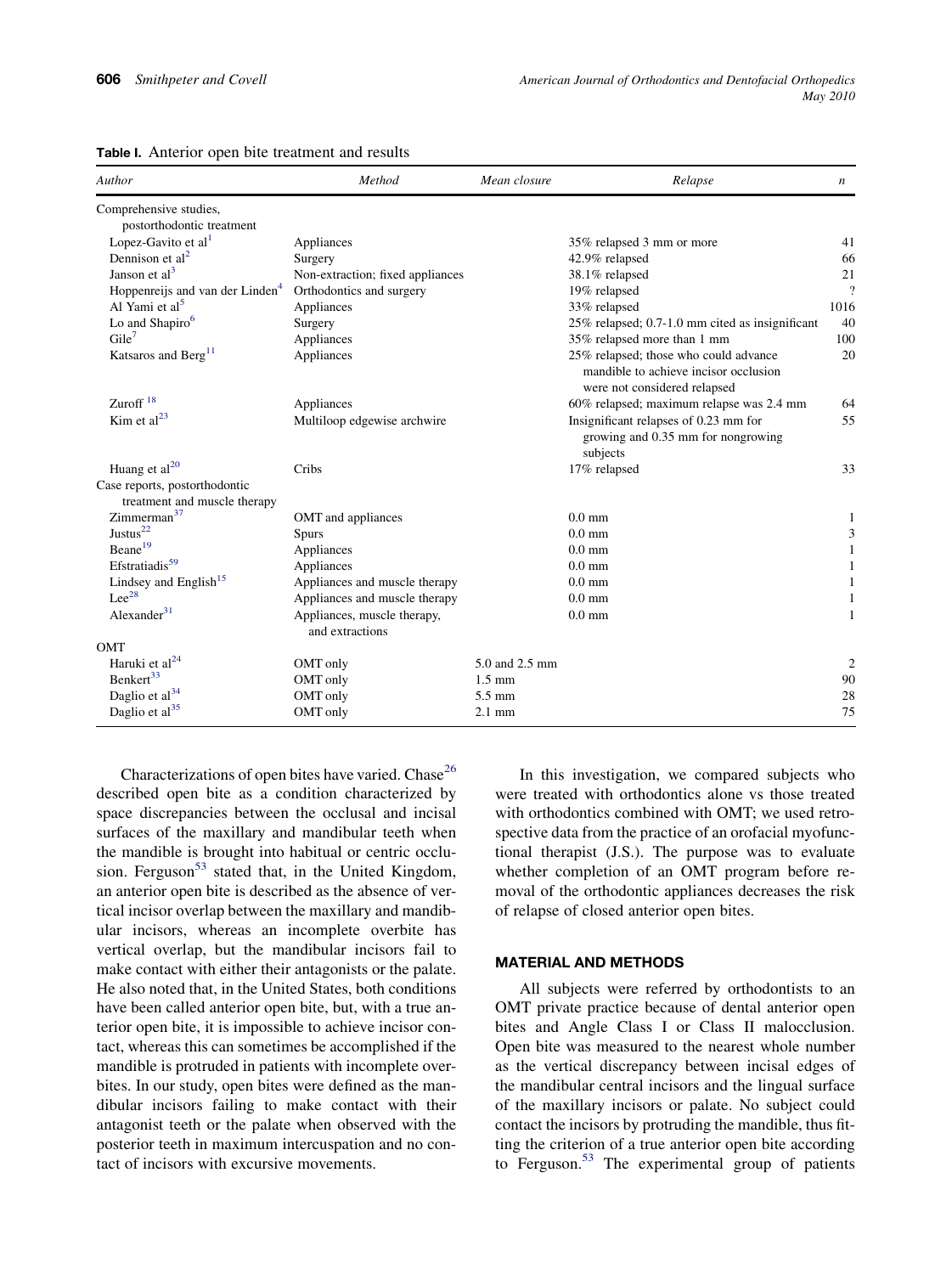<span id="page-2-0"></span>

Fig 1. Time between removal of appliances and the OMT examination of the 49 control subjects (mean,  $4 \pm 6$  y).

having orthodontic treatment and OMT was compared with the control subjects, who had received only orthodontic treatment.

The control cohort consisted of 49 patients referred by 28 orthodontic practices for an OMT examination after orthodontic relapse. They included 15 male and 34 female subjects with a mean age of 17 years 8 months (SD, 7 years 9 months; range, 10-41 years) at the OMT examination. At debanding, 44 (90%) of the control subjects were reported by their orthodontists to have closed open bites; 3 subjects remained open from 0.5 to 2.0 mm (mean, 1.2 mm), and 2 subjects were not closed, but the amount of open bite at the time of discharge had not been recorded. Eighty-four percent of the subjects or their families noticed their bites opening within 2 years after debanding, although only 58% were professionally measured within 2 years. The time between active orthodontic treatment and the OMT examination ranged from 2 months to 23 years (mean, 3 years 11 months; SD, 5 years 11 months; Fig 1). The distribution of the amounts of relapse in control subjects was relatively symmetric compared with the experimental subjects ([Fig 2](#page-3-0)). Forty-five of the 49 control subjects were not seen again in the OMT practice, but 4 patients chose to receive OMT and orthodontic retreatment and also became part of the experimental cohort.

The experimental group comprised 27 subjects who had been referred for OMT from 20 orthodontic practices, either before or during orthodontic treatment. They included 5 male and 22 female subjects with a mean age of 14 years 1 month (SD, 6 years 5 months; range, 8-38 years) when OMT was completed between 1981 and 2003. Four subjects had relapsed after active orthodontic treatment (from the control group above), and 23 subjects had no previous history of fixed orthodontic treatment. The patients were treated by orofacial myologists in 1 practice, which used a standardized approach as instructed by the first author (J.S.). They were reevaluated 5 months to 20 years (mean, 6 years 2 months; SD, 4 years 2 months) after orthodontic treatment [\(Fig 3](#page-3-0)). Their ages at the follow-up for the experimental group were 14 to 39 years (mean, 20 years 3 months; SD, 6 years 5 months); 96% of the patients were measured a minimum of 2 years after their last OMT visit. Overbite measurements were made by either an OMT therapist or orthodontist.

All initial and final examinations included a review of medical and dental histories, measurement of the amount of open bite, obtaining frontal intraoral photographs, and documentation of oral physiologic characteristics including habitual lip posture (open or closed), swallow patterns of the tongue (protruded or palatal), tongue rest posture (low forward or palatal), oral habits (digit sucking, lip licking or biting, or none), and speech articulation errors. Recitation of the alphabet and conversational speech were analyzed for accuracy of tongue and lip movements and sound production. Each item in the evaluations had a numeric value of 0 to 4; the sum categorized the subjects according to mild, moderate, severe, or profound dysfunction. For the experimental group, the OMT treatment regimen involved selectively prescribing exercises (from 49 exercise options) for normalization of orofacial muscles for rest, swallowing, eating, drinking, and speaking.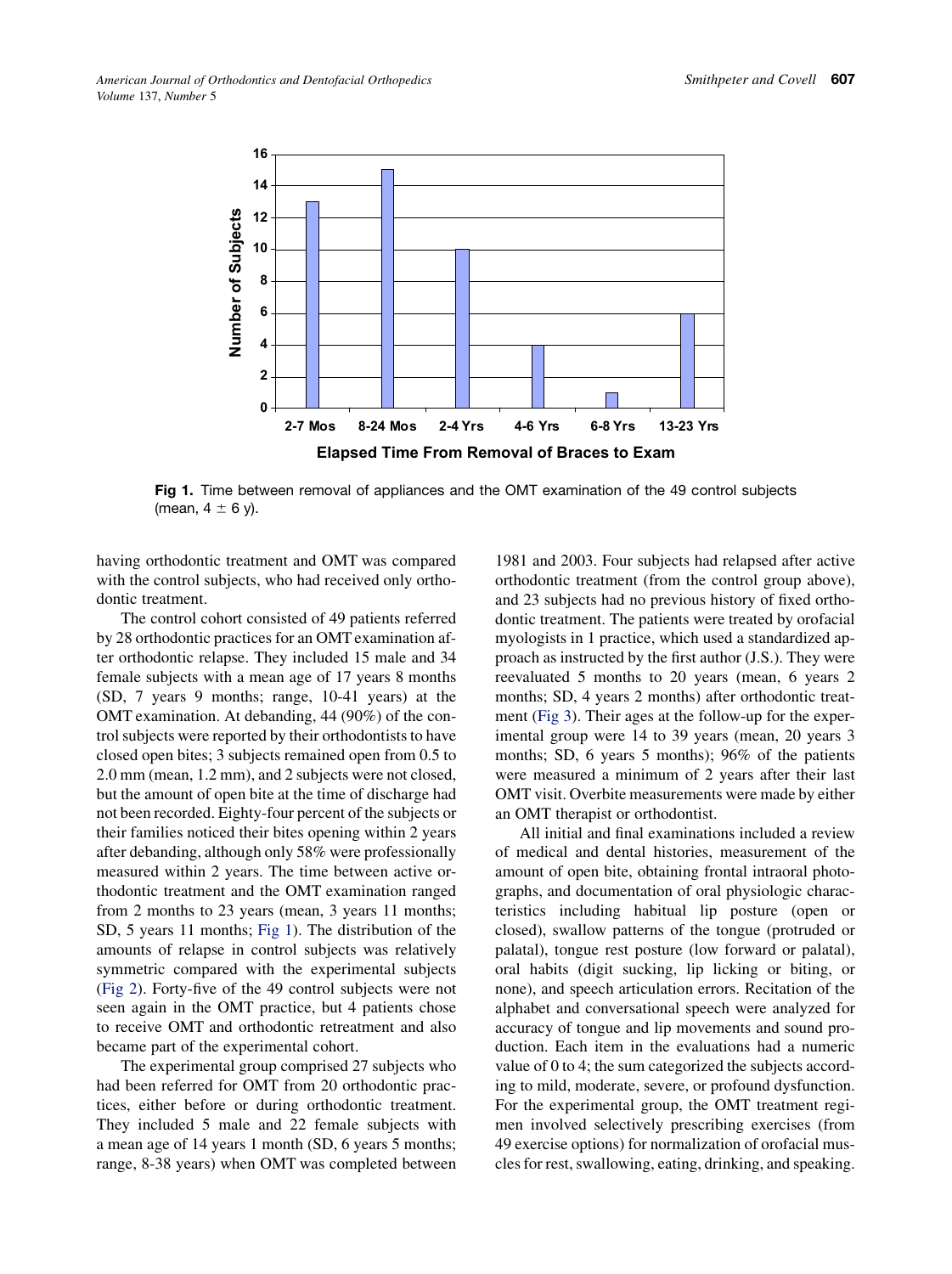<span id="page-3-0"></span>

Fig 2. Comparison of the amounts of relapse in the control subjects vs the experimental subjects.



Fig 3. Time between OMT discharge and follow-up of the 27 experimental subjects (mean,  $6 \pm 4$  y).

Exercises, similar to the remedial program of Weiss and van Houten, $41$  were printed and videotaped for home practice. The number of OMT exercises and sessions for each patient was determined by the severity of speech errors, oral habits, medical conditions, and the patient's motivation and response to the exercises (range, 1-32 sessions; mean,  $14 \pm 8$ ). At each visit, the orofacial myofunctional therapist assessed patient compliance and motivation. At the final OMT session, the original examination was readministered.

Relapse amounts were quantified clinically and the means compared between groups. To analyze whether there was any systematic bias between the 2 professionals, measurements made by orofacial myofunctional therapists vs orthodontists were compared. Overbite measurements of the experimental subjects were compared with their original measurements and with those of the control group. In the experimental cohort, differences in open-bite reduction of subjects who had not previously received orthodontic treatment were compared with subjects who had orthodontic retreatment. Based on the model of Kim et al, $^{23}$  $^{23}$  $^{23}$  suggesting that age might be a factor, subjects who were younger than 16 years after OMT were compared with older subjects. Differences in open-bite reduction and relapse were also compared between the sexes. The influence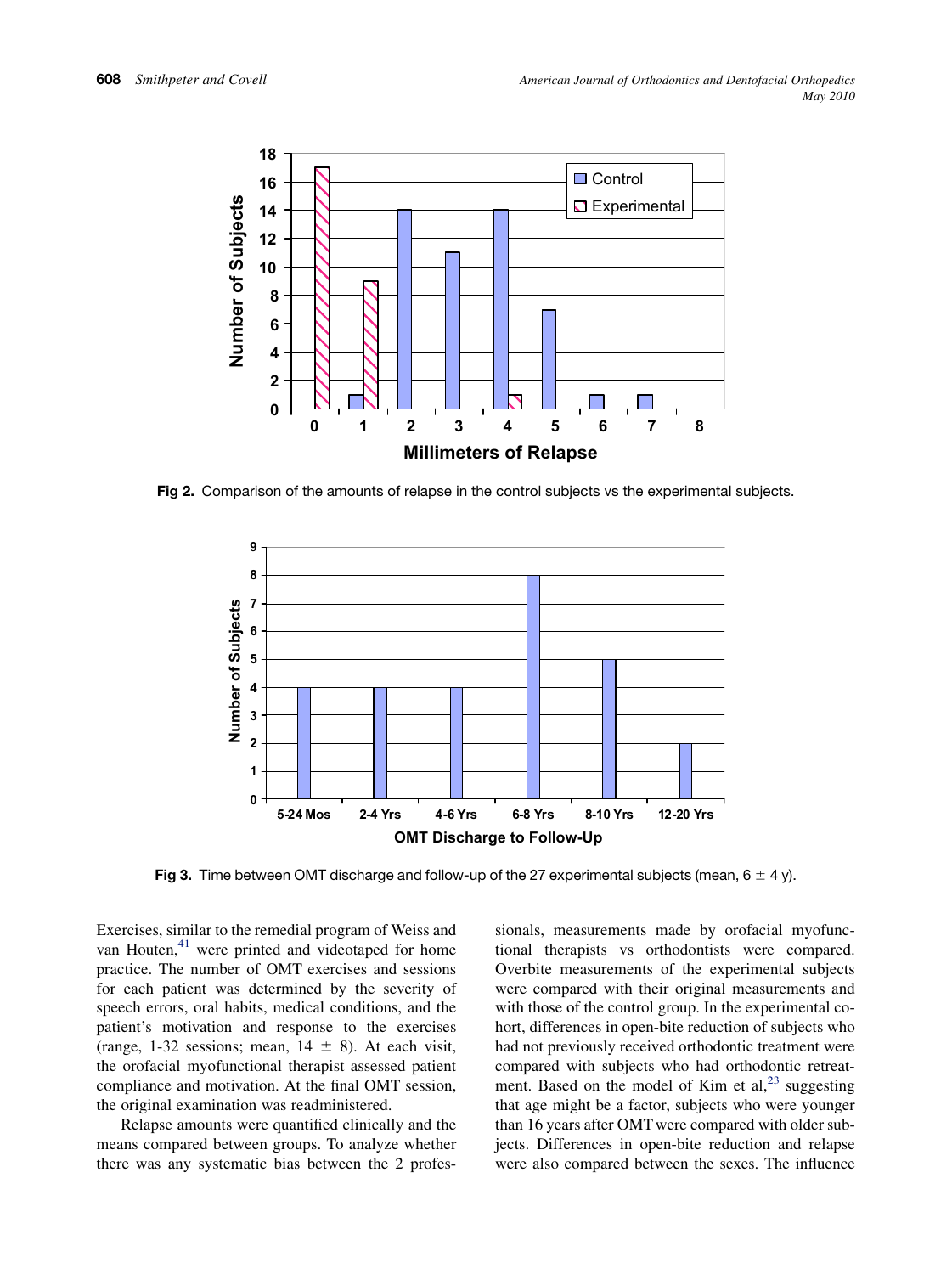|  |  | Table II. Relapse differences |
|--|--|-------------------------------|
|--|--|-------------------------------|

|                    | Experimental group | Control group  |
|--------------------|--------------------|----------------|
| Subjects $(n)$     | 27                 | 49             |
| Relapse range (mm) | $0 - 4$            | $1 - 7$        |
| Relapse mean (mm)  | $0.48 \pm 0.8$     | $3.38 \pm 1.3$ |
| Standard deviation | 0.8                | 1.3            |

Statistical comparison of the means confirmed a significant difference  $(P = 0.0000)$ .

of speech errors corrected vs not corrected was investigated to determine the effect on relapse. Correlations were made between the number of OMT sessions and initial open bite, oral habits, speech errors, and relapse.

For comparison of open-bite reduction and relapse, t tests were used, with the level of significance set at  $P \le 0.05$ . Analysis of covariance was used for comparing the times between removal of the orthodontic appliances and the OMT examination in the control cohort, and between completion of the OMT and the followup in the experimental cohort. Linear regression analysis and correlation coefficients were used to identify characteristics that related to relapse in the control cohort and the amount of open-bite reduction and relapse in the experimental cohort.

## RESULTS

Comparison of measurements made by orofacial myofunctional therapists vs orthodontists at the follow-up showed the 2 did not differ statistically. The relapse differences between the experimental cohort (treated with orthodontics and OMT) and control cohort (treated with orthodontics alone) as shown by the  $t$  tests were highly statistically significant  $(P \lt 0.0001;$ Table II). The distribution of relapse of the control subjects was relatively symmetric ([Fig 2](#page-3-0); range, 1-7 mm; mean,  $3.4 \pm 1.3$  mm). In the experimental group [\(Fig](#page-3-0). [2](#page-3-0)), 17 of the 27 subjects (63%) had no measureable relapse; 9 had a 1-mm relapse, and 1 had a 4-mm relapse. Thus, relapse of the experimental subjects was small. Overall, the experimental group showed  $0.48 \pm 0.8$ mm of open-bite relapse (Table II). The amounts of reduction in open bite were 1 to 8 mm (mean,  $3.6 \pm 2.0$ mm), and 63% of the experimental subjects had a 100% reduction in open bite ([Fig 4](#page-5-0)).

In the experimental cohort, the mean reduction in open bite did not differ significantly between the treated and retreated subjects ( $P = 0.33$ ). Subjects younger than 16 years of age at OMT completion had significantly greater mean reductions of open bite than did those older than 16 ( $P \le 0.05$ ), but the younger subjects also had greater open bites initially (mean, 4.65 vs 2.71 mm). Sex was not significantly associated with the amount of open-bite reduction. The correction of speech errors was not significantly associated with the amount of open-bite reduction ( $P = 0.33$ ) or relapse ( $P = 0.16$ ). The number of OMT sessions was associated with the severity of the orofacial myofunctional disorder, motivation, and compliance, but was not related to the stability of the overbite. There were no correlations between number of sessions, initial open bite, number of oral habits, number of speech errors, or amount of relapse. However, speech errors significantly decreased as the number of sessions increased ( $P \lt 0.01$ ).

In the control group, the mean time between active orthodontic treatment and the OMT examination was 3 years 11 months [\(Fig 1](#page-2-0)). In the experimental group, the mean time between completion of OMT and the follow-up OMT examination was 6 years 2 months ([Fig 3](#page-3-0)). Time between OMT completion and followup in the experimental group was significantly longer than the time between active orthodontic treatment and the OMT examination in the control group  $(P \le 0.05)$ . The initial measurements of open bite in the experimental group ranged from 1.0 to 8.0 mm (mean,  $4.1 \pm 2.1$  mm). The amount of open-bite reduction at follow-up ranged from 1.0 to 7.0 mm (mean, 3.6  $\pm$  2.0 mm). There was a high correlation between the amounts of initial open bite and open-bite reduction at follow-up ( $r = 0.92$ ;  $P \lt 0.001$ ).

In the control group, 74% of the subjects had oral habits, whereas at the final evaluation of the experimental subjects, the prevalence of oral habits was reduced from 55% to 0%. For speech errors, 82% of the control group retained their speech errors, but these in the experimental group were reduced from 90% to 26% of the subjects. Typical speech sounds misarticulated by both groups were  $l$ ,  $s$ ,  $z$ ,  $t$ ,  $d$ ,  $n$ ,  $sh$ ,  $ch$ , and  $j$ . Tongue rest posture and swallow patterns were normal at the final evaluations for all experimental subjects.

# **DISCUSSION**

The results of this study show a clear difference between the outcomes of subjects with anterior open bites when treated with orthodontics alone compared with those treated with orthodontics and OMT. A key finding was that relapse in the experimental cohort treated with orthodontics and OMT (0.48  $\pm$  0.8 mm) was significantly less than that in the control cohorts treated with orthodontics alone (3.38  $\pm$  1.3 mm; P < 0.0001; Table II). In addition to the 23 subjects who received OMT before or during orthodontic treatment, overbites remained stable in the 4 subjects who had previous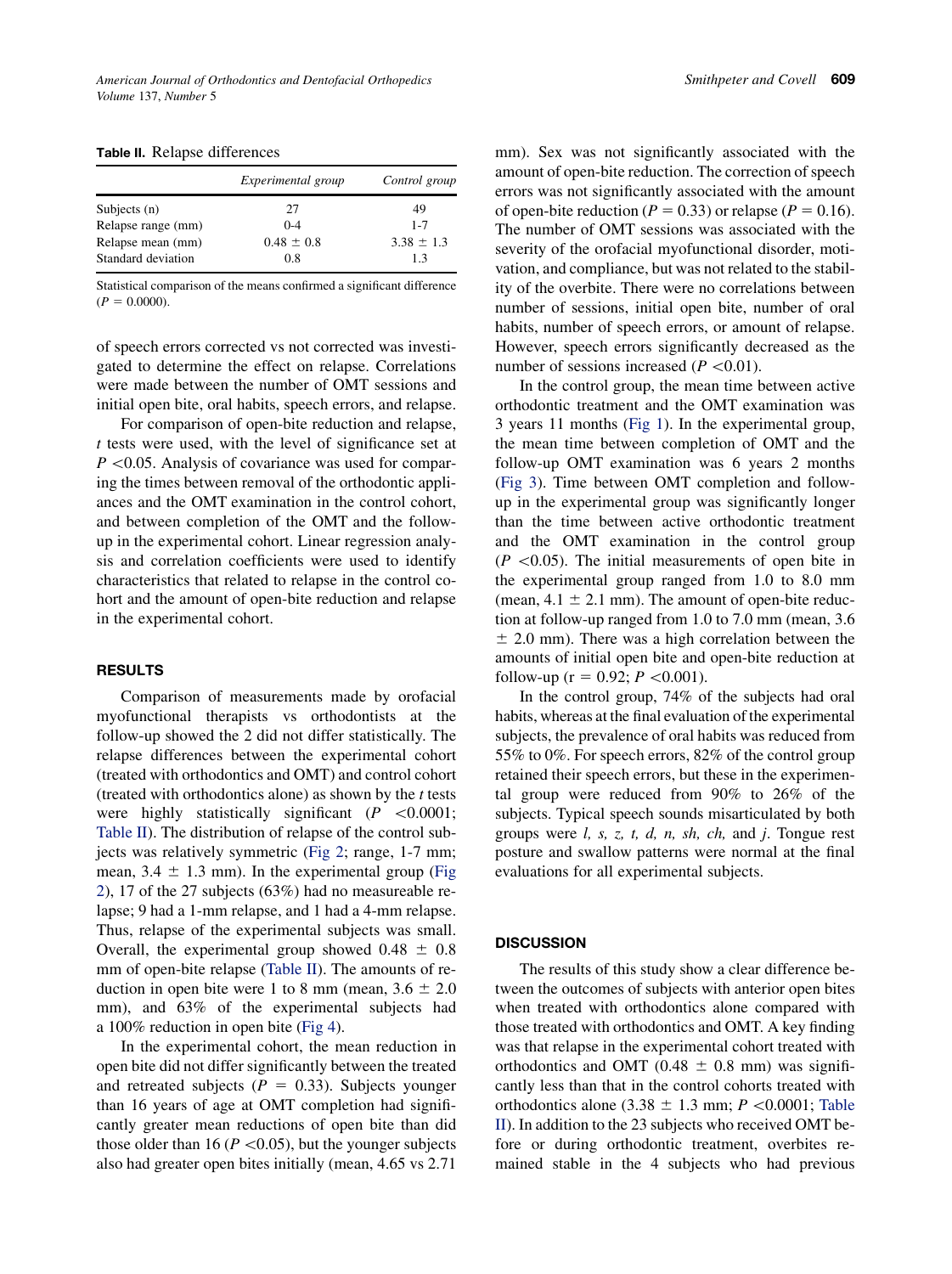<span id="page-5-0"></span>

Fig 4. Proportion of the experimental cohort showing various amounts of reduction in open bite.

unsuccessful orthodontic treatment and then completed OMT and orthodontic retreatment.

In contrast with the findings of Kim et  $al$ ,<sup>[23](#page-9-0)</sup> who found no significant difference in relapse of subjects older vs younger than 16 years of age, our study demonstrated that, in older subjects, the reduction of open bite was less, and overbite stability was greater than in younger subjects. Because in this study the mean initial open bite was greater in the younger subjects, the amount of reduction was more likely to represent a difference in the subjects' initial presentation rather than an agerelated difference in response to OMT and orthodontic treatment. Katsaros and  $\text{Berg}^{11}$  suggested that relapse could be less in older subjects because there is less risk of unfavorable growth after treatment. Some dentists have treated pediatric patients successfully with the aid of OMT,  $^{24,29,34,35}$  $^{24,29,34,35}$  $^{24,29,34,35}$  and they reported successful outcomes with children under the age of 10 years. Others suggested waiting until patients are 10 years of age or older.<sup>[50](#page-9-0)</sup> According to Klocke,<sup>[16](#page-8-0)</sup> spontaneous closure of open bites generally occurs until age 12.

Consistent with our investigation, other studies on open bites have had samples with more females than males,  $7,11,33,35$  but sex was not found to correlate with open-bite relapse[.33,46](#page-9-0) It is unknown why more female subjects were involved, but it might be related to bias in treatment-seeking behavior, since women might be more interested in improving esthetics and function.

At the initial examinations by the orofacial myofunctional therapist, the magnitudes of the open bites were similar for the control (range, 1-7 mm; mean, 3.4 mm) and experimental subjects (range, 1-8 mm; mean, 4.2 mm). Analyses of the documented physiologic characteristics showed other findings common to both cohorts, including low, forward tongue rest posture, and tongue thrust swallow. These findings are similar to the conclusion of Gile<sup>[7](#page-8-0)</sup> that "presence of a tongue habit is related to anterior open-bite.'' In our study, oral habits (nail biting, thumb sucking, lip biting, lip licking) were more prevalent in the control than the experimental group; this leads to the speculation that oral habits can perpetuate forward tongue rest postures and tongue thrust swallows. Surprisingly, speech errors were more prevalent in the experimental group initially than in the control group. Neither correction nor retention of speech errors significantly influenced open-bite reduction or relapse, even though speech errors decreased after the OMT. The decreases in speech errors and oral habits in the experimental cohort might be attributed to changing the anterior tongue rest posture from low forward to alveolar or palatal. Incorrect articulation of lingual-alveolar speech sounds  $(t, d, n,$  and  $l$ ) is typical in children with an abnormal tongue rest position. Han-son and Mason<sup>[54](#page-9-0)</sup> proposed that, with affected patients, it is easier to leave the tongue against the front teeth, where it rests, than to lift it and move it posteriorly for the accurate production of lingual-alveolar speech sounds. With the tongue in a more normal position at rest, it is easier to articulate all speech sounds.

The wide range of OMT sessions (1-32; mean,  $14 \pm 8$ ) was due to variations in the severity of oralmotor issues, medical conditions, educational level, compliance, schedules, and motivation. No variables documented were statistically significant in determining the number of sessions. However, subjects who attended the most sessions had the greatest amount of speech improvement. Other researchers have reported on the number of sessions or the duration of treatment. The patients of Daglio et  $al<sup>34</sup>$  $al<sup>34</sup>$  $al<sup>34</sup>$  received an average of 24 half-hour sessions of OMT compared with the average of 14 half-hour sessions in our sample. The duration of OMT for the 2 patients described by Haruki et  $al<sup>24</sup>$  $al<sup>24</sup>$  $al<sup>24</sup>$  was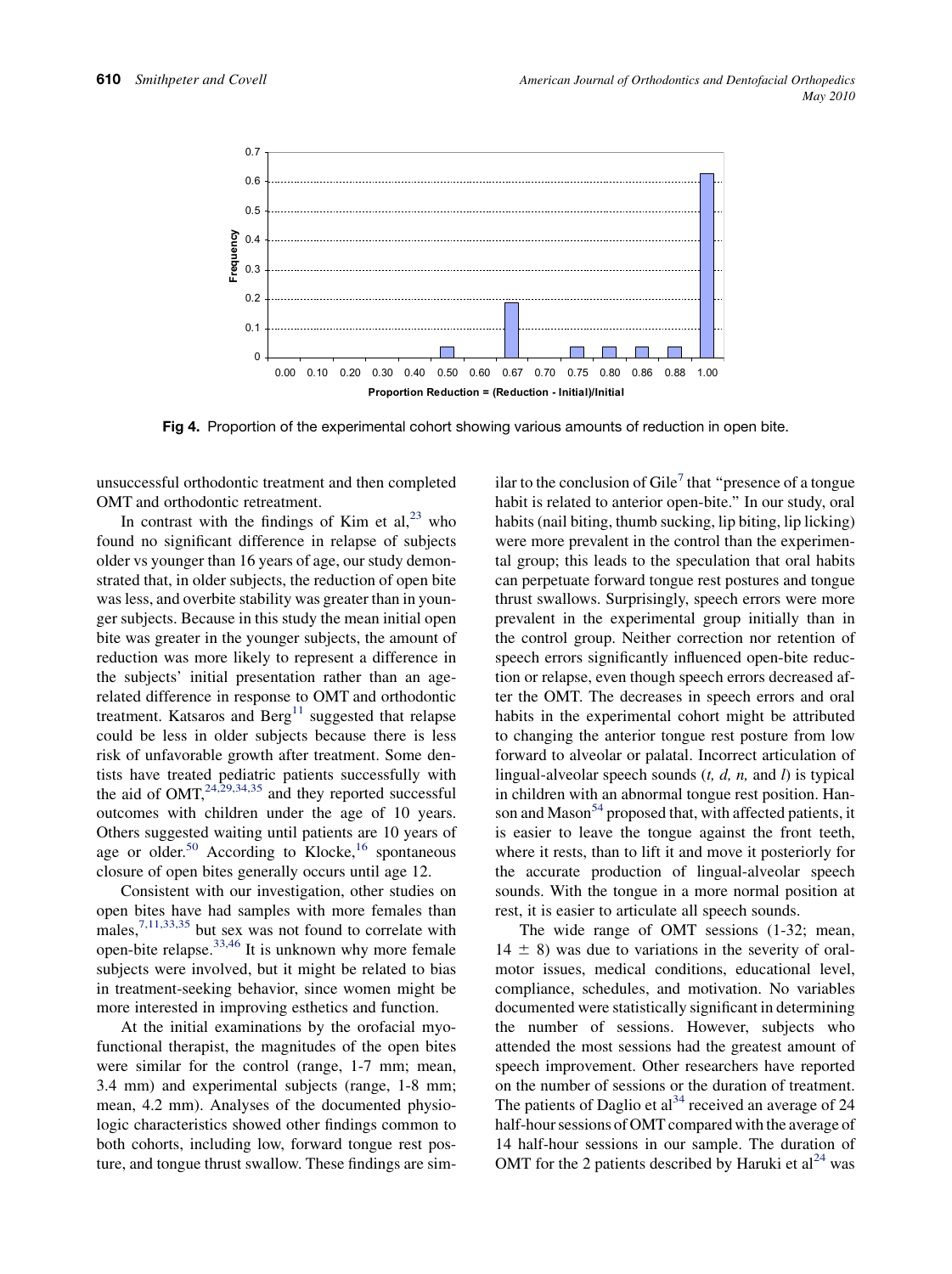<span id="page-6-0"></span>

| PRETREATMENT MYOFUNCTIONAL SCREENING                         |                                    |                 |  |         |                 |                                                                                                                                                                                                                                                                                                                     |               |
|--------------------------------------------------------------|------------------------------------|-----------------|--|---------|-----------------|---------------------------------------------------------------------------------------------------------------------------------------------------------------------------------------------------------------------------------------------------------------------------------------------------------------------|---------------|
| <b>NAME:</b>                                                 |                                    | SEX:            |  | AGE:    |                 | BD:                                                                                                                                                                                                                                                                                                                 | DATE:         |
| (Last)                                                       |                                    | $\mathbf{M}$    |  | Yrs Mos |                 | $\frac{1}{2}$ $\frac{1}{2}$ $\frac{1}{2}$ $\frac{1}{2}$ $\frac{1}{2}$ $\frac{1}{2}$ $\frac{1}{2}$ $\frac{1}{2}$ $\frac{1}{2}$ $\frac{1}{2}$ $\frac{1}{2}$ $\frac{1}{2}$ $\frac{1}{2}$ $\frac{1}{2}$ $\frac{1}{2}$ $\frac{1}{2}$ $\frac{1}{2}$ $\frac{1}{2}$ $\frac{1}{2}$ $\frac{1}{2}$ $\frac{1}{2}$ $\frac{1}{2}$ | $\frac{1}{2}$ |
| (First)                                                      |                                    | F               |  |         |                 |                                                                                                                                                                                                                                                                                                                     |               |
| Observe pt. in upright position                              | <b>NORMAL</b>                      | <b>ABNORMAL</b> |  |         | <b>COMMENTS</b> |                                                                                                                                                                                                                                                                                                                     |               |
| <b>BREATHING:</b>                                            |                                    |                 |  |         |                 |                                                                                                                                                                                                                                                                                                                     |               |
| Lips Open                                                    |                                    |                 |  |         |                 |                                                                                                                                                                                                                                                                                                                     |               |
| Lips Closed                                                  |                                    |                 |  |         |                 |                                                                                                                                                                                                                                                                                                                     |               |
| Ability to breathe through nose                              |                                    |                 |  |         |                 |                                                                                                                                                                                                                                                                                                                     |               |
| <b>OCCLUSION:</b>                                            |                                    |                 |  |         |                 |                                                                                                                                                                                                                                                                                                                     |               |
| Openbite                                                     |                                    |                 |  |         |                 |                                                                                                                                                                                                                                                                                                                     |               |
| Overjet                                                      |                                    |                 |  |         |                 |                                                                                                                                                                                                                                                                                                                     |               |
| <b>SPEECH:</b>                                               |                                    |                 |  |         |                 |                                                                                                                                                                                                                                                                                                                     |               |
|                                                              | abcdefghijklmnopqrstuvwxyz, sh, th |                 |  |         |                 |                                                                                                                                                                                                                                                                                                                     |               |
| p b m - bilabial closure                                     |                                    |                 |  |         |                 |                                                                                                                                                                                                                                                                                                                     |               |
| $t d n l$ – tongue tip to alveolar ridge                     |                                    |                 |  |         |                 |                                                                                                                                                                                                                                                                                                                     |               |
| $s \, z \, g \, h \, j \, sh - no \, to \, g \, h \, o \, s$ |                                    |                 |  |         |                 |                                                                                                                                                                                                                                                                                                                     |               |
| <b>TONGUE REST POSTURE:</b>                                  |                                    |                 |  |         |                 |                                                                                                                                                                                                                                                                                                                     |               |
| Up                                                           |                                    |                 |  |         |                 |                                                                                                                                                                                                                                                                                                                     |               |
| Down                                                         |                                    |                 |  |         |                 |                                                                                                                                                                                                                                                                                                                     |               |
| Forward                                                      |                                    |                 |  |         |                 |                                                                                                                                                                                                                                                                                                                     |               |
| <b>SWALLOW:</b>                                              |                                    |                 |  |         |                 |                                                                                                                                                                                                                                                                                                                     |               |
| 1- Observe automatic saliva                                  |                                    |                 |  |         |                 |                                                                                                                                                                                                                                                                                                                     |               |
| swallows.                                                    |                                    |                 |  |         |                 |                                                                                                                                                                                                                                                                                                                     |               |
| Grimace                                                      |                                    |                 |  |         |                 |                                                                                                                                                                                                                                                                                                                     |               |
| No facial movement                                           |                                    |                 |  |         |                 |                                                                                                                                                                                                                                                                                                                     |               |
| 2- Observe drinking water from                               |                                    |                 |  |         |                 |                                                                                                                                                                                                                                                                                                                     |               |
| clear cup.                                                   |                                    |                 |  |         |                 |                                                                                                                                                                                                                                                                                                                     |               |
| Tongue protrudes                                             |                                    |                 |  |         |                 |                                                                                                                                                                                                                                                                                                                     |               |
| No tongue protrusion                                         |                                    |                 |  |         |                 |                                                                                                                                                                                                                                                                                                                     |               |
| 3-Observe eating a cracker                                   |                                    |                 |  |         |                 |                                                                                                                                                                                                                                                                                                                     |               |
| Messy                                                        |                                    |                 |  |         |                 |                                                                                                                                                                                                                                                                                                                     |               |
| Tidy                                                         |                                    |                 |  |         |                 |                                                                                                                                                                                                                                                                                                                     |               |
| <b>SUCKING HABITS:</b>                                       |                                    |                 |  |         |                 |                                                                                                                                                                                                                                                                                                                     |               |
| Thumb                                                        |                                    |                 |  |         |                 |                                                                                                                                                                                                                                                                                                                     |               |
| Finger(s)                                                    |                                    |                 |  |         |                 |                                                                                                                                                                                                                                                                                                                     |               |
| Other                                                        |                                    |                 |  |         |                 |                                                                                                                                                                                                                                                                                                                     |               |
| (Count the check marks)                                      |                                    |                 |  |         |                 |                                                                                                                                                                                                                                                                                                                     |               |
| <b>TOTALS</b>                                                |                                    |                 |  |         |                 |                                                                                                                                                                                                                                                                                                                     |               |

**RECOMMENDATIONS:** 

**REFERRALS TO:** 



11 months, with 8 sessions for 1 child and 11 sessions for the other. They reported that eliminating thumb-sucking accomplished the closure, but long-term stability was not reported. Huang et  $al^{20}$  $al^{20}$  $al^{20}$  reported long-term stability in nongrowing subjects after they used cribs for a year. Some studies show open-bite closure by eliminating thumb and tongue habits without an appliance,  $24,33$  $35,37-40$  but Cooper<sup>[32](#page-9-0)</sup> found little difference between open-bite patients treated with OMT vs fixed crib appliances. He studied 3 groups—OMT, crib, and control and found that, after 6 months of treatment, both the OMT and crib groups had proper swallow patterns on command, whereas the maturational guidance (control) group did not. Whether proper swallows had become habitual or were only demonstrated on command was not stated. Cooper<sup>32</sup> found that, after treatment with OMT or a tongue crib, open bites did not relapse.

The intervals between end of treatment and followup were significantly longer in the experimental group than in the control group; thus, the experimental group had a longer time in which to relapse than did the controls ([Figs 1 and 3](#page-2-0)). The findings show that, on average, the control subjects relapsed sooner than the experimental subjects, if they relapsed at all. Although it is often thought that in many situations function will follow form, results from our control group showed exceptions to this concept. The OMT examination showed that the 49 control subjects continued their abnormal functions with low, forward tongue rest posture and tongue thrust swallow even though their bites had at 1 time been closed or nearly closed. Findings in the literature vary regarding the stability of open-bite closure. Yashiro and Takada<sup>[13](#page-8-0)</sup> postulated that function followed form in an adult who could swallow without thrusting the tongue. They reported that, after orthodontic treatment and 2 years of retention in which tight intercuspation and lip seal were obtained, it was possible to achieve negative intraoral pressure,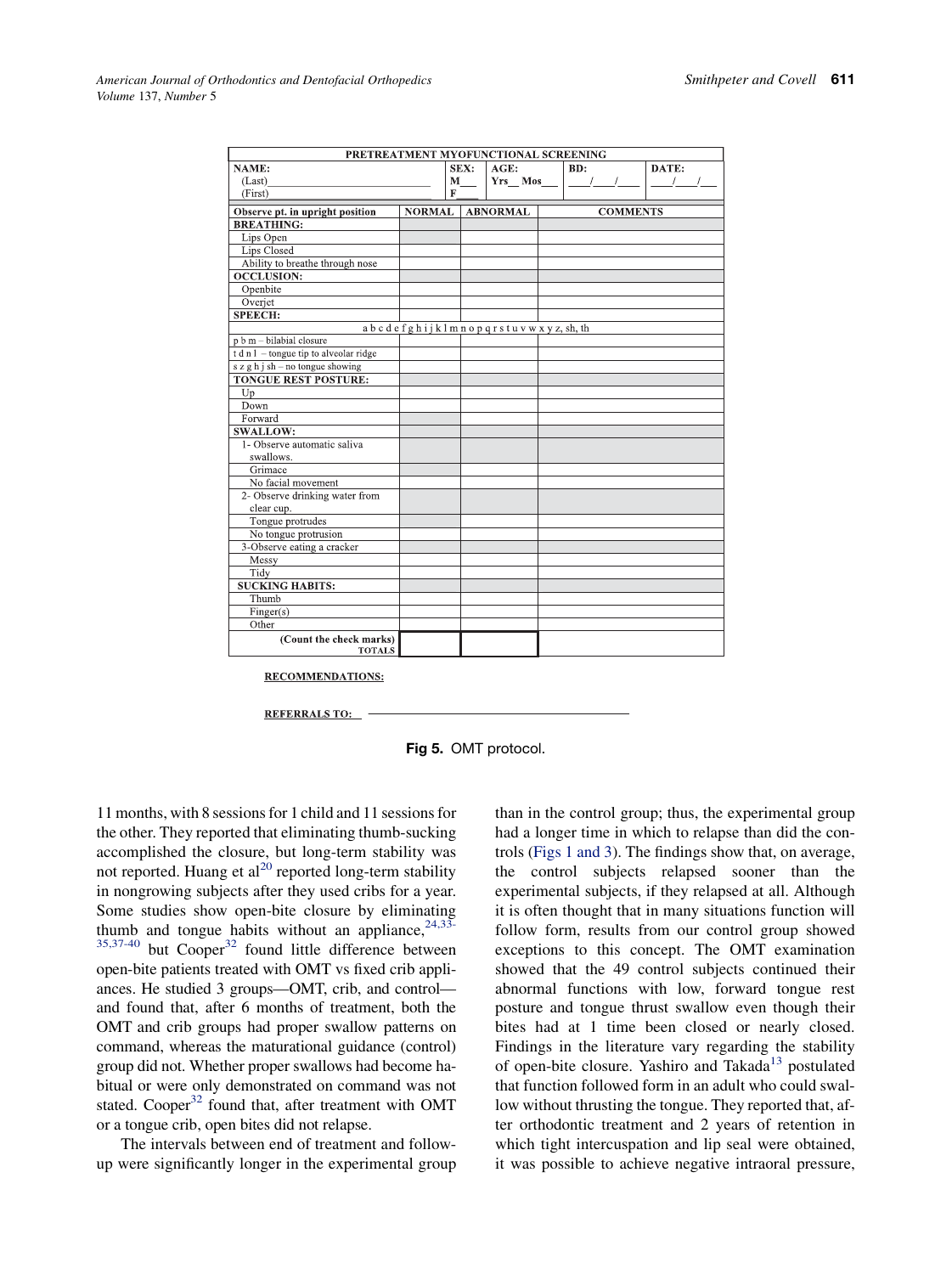a necessity for normal swallow. Olive and Basford<sup>[14](#page-8-0)</sup> observed relapse in overbite within 3 months to 2 years after orthodontic treatment, irrespective of the type of retention. Similarly, we documented changes in overbite as early as 2 months after active orthodontic treatment. Al Yami et al<sup>5</sup> found that  $67\%$  of the achieved orthodontic treatment result was maintained 10 years postretention, and about half of the total relapse (measured with the peer assessment rating index) had occurred in the first 2 years after retention. Janson et  $al<sup>3</sup>$  $al<sup>3</sup>$  $al<sup>3</sup>$ evaluated stability of open-bite correction for a mean of 5 years after nonextraction orthodontic treatment in the permanent dentition and found that 61.9% of the subjects had clinically stable open-bite correction.

In this study, no open bite was used for defining relapse, and 63% of the experimental subjects showed stability, whereas other investigators considered 1 to 3 mm of open-bite relapse insignificant [\(Table I](#page-1-0)). $1,6,7,11$ Because 26 of our 27 experimental subjects had 1 mm or less of open bite at follow-up, the threshold of 1 mm would show that 96% remained stable. This amount of relapse is in striking contrast to studies listed in the first section of [Table I,](#page-1-0) with relapse reported in 12% to 60% of subjects after orthodontic treatement without OMT. With the combined treatment approach, emphasis on normalization of oral functions most likely contributed to the stability. The potential benefit of combined OMT and orthodontic treatment as opposed to OMT alone is suggested by comparing our results with those of studies in the last section of [Table I](#page-1-0). In those studies, the mean amount of open-bite closure (reduction) for 195 subjects receiving OMT without orthodontic treatment was 2.3 mm compared with 3.6 mm in our study.

Details of the orthodontic treatment mechanics were not documented in this study and were no doubt variable because of the many orthodontic practices involved. The only orthodontic treatment approach reported in the literature review that showed minimal relapse was the multiloop edgewise technique.<sup>[23](#page-9-0)</sup> According to Kim et al,  $^{23}$  $^{23}$  $^{23}$  only 1 adult of the 55 growing and nongrowing patients treated with this method had abnormal tongue function and posture at the start of treatment, and had a "small amount of relapse." In addition to biomechanically repositioning the anterior teeth with orthodontic treatment, overbite stability in our study was probably influenced by elimination of speech errors and oral habits in addition to normalizing tongue rest and swallow patterns. Gile, $\frac{7}{1}$  after studying 100 anterior open-bite patients, determined that, since the relapse group had a higher incidence of tongue problems than did the nonrelapse group, dental practitioners should tell patients before orthodontic treatment that openbite closure is uncertain at best if there are tongue habits. Carvalho et al $36$  also determined that an accurate assessment of particular parameters before orthodontic treatment might aid in the completion and stability of orthodontic patients. Dehan and Lelong<sup>[46](#page-9-0)</sup> published a straightforward screening chart to evaluate the presence and severity of tongue thrust. The original brief protocol [\(Fig 5\)](#page-6-0) can be used quickly as a pretreatment screening tool by anyone in a dental office to determine the advisability of referring to an ear, nose, and throat physician to assess nasal patency for breathing in patients with open-mouth or lips-apart. Referral to an OMT therapist is also recommended for a thorough assessment of oral habits and oral-motor issues, to determine whether treatment is indicated.

The mechanism of OMT was suggested by Svensson et al.<sup>[55](#page-9-0)</sup> He demonstrated plasticity in corticomotor control of the tongue musculature induced by tongue-task training. This plasticity of the central nervous system might explain why patients can learn and habituate new tongue, lip, and jaw patterns with OMT. Interestingly, in studies on the duration and effectiveness of orthodontic treatment, when there was no explanation for about half of treatment overruns or poor outcomes, tongue posture and tongue thrust were not listed among the variables examined.<sup>[55,56](#page-9-0)</sup> If tongue habits had been examined, there might have been better insight into the unexplained outcomes. Tongue rest posture could be more important than swallow patterns in dental open-bite patients.<sup>[50](#page-9-0)</sup> Daglio et al<sup>35</sup> stated that the success of orthodontic treatment and the stability of its results are jeopardized by failure to identify dysfunctions and habits of tongue and lips. The results of this study and others show the benefit of collaboration between or-thodontists and myofunctional therapists.<sup>[24,25,29,41,57,58](#page-9-0)</sup>

This treatment outcome study provides evidence that was lacking in the scientific literature.<sup>18,50,52,53,56</sup> The findings indicate that patients with anterior open bites accompanied by oral habits, speech errors, tongue thrust, and low forward tongue rest posture have a major risk for relapse after orthodontic treatment if these characteristics are not altered before removal of the orthodontic appliances. Nevertheless, this study had some limitations because of the retrospective sample and the data collection. One limitation was that, because it was a longitudinal study, some potential experimental subjects had moved away and were unavailable for follow-up, thus reducing the sample size. Another limitation relates to an inherent bias, with the cohorts collected from an OMT office after referral by orthodontists for consultations and treatment pertaining to anterior open bites. Thus, the 2 cohorts give no insight into the characteristics and treatment outcomes of patients with anterior open bites that were treated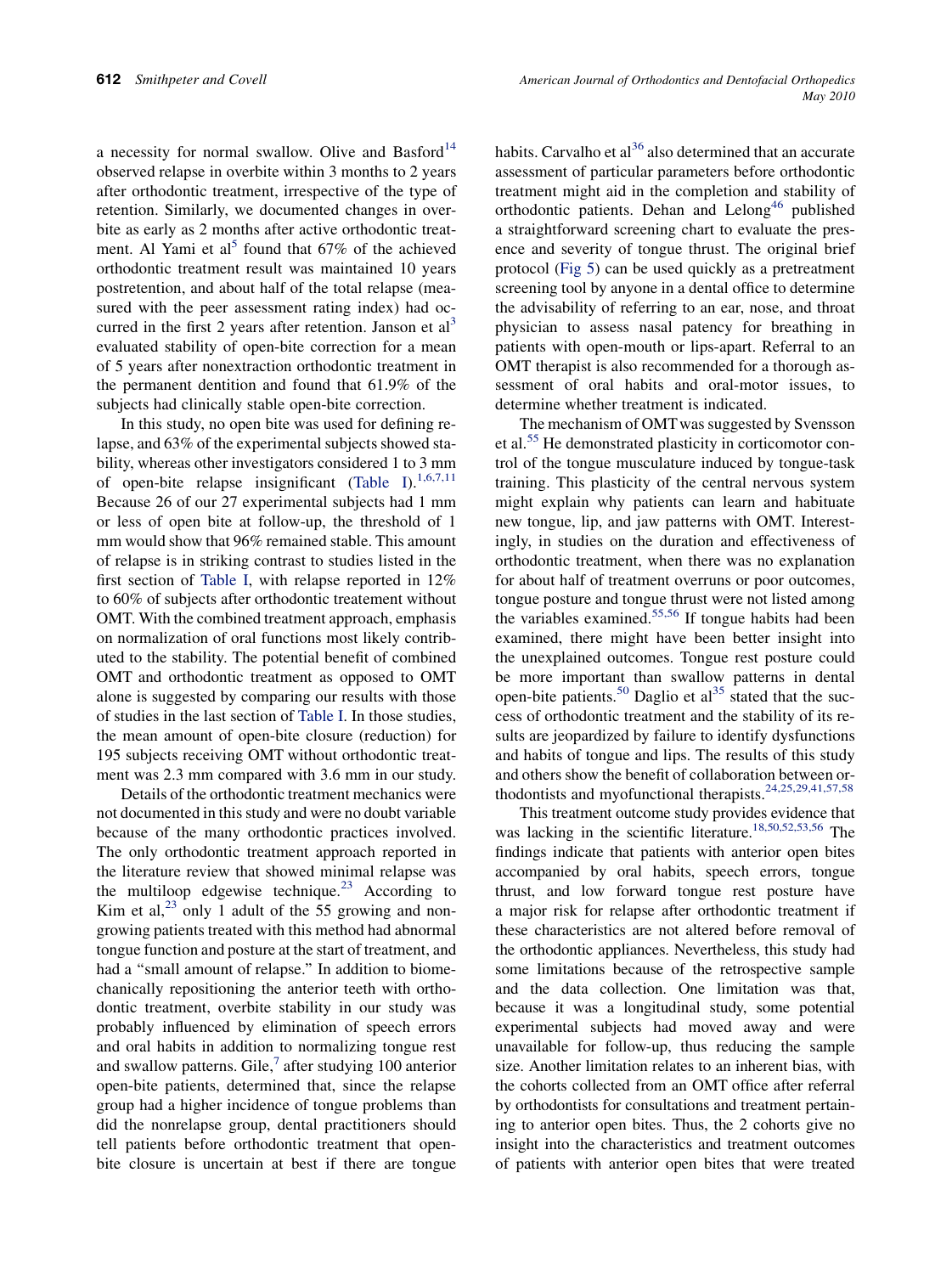<span id="page-8-0"></span>successfully with orthodontics alone. The stability in the experimental cohort was good for nearly all subjects and for a higher percentage of subjects than described in previous studies of open-bite treatment by orthodontics alone.1,3,5,7,11,18 However, the outcome relative to orthodontic treatment alone could not be determined directly except for the 4 subjects who were retreated successfully, and this sample size was minimal.

For future studies, protocols could be designed to compare various orthodontic treatment and retention protocols on consecutively treated open-bite patients with forward tongue posture or forward swallow. In addition, a randomized prospective clinical trial could assign subjects to OMT or no OMT along with orthodontic treatment. Because most open-bite relapse occurs during the first 5 years, all follow-ups could be done at that time.<sup>3,5,6,14,23,28,38,41,57</sup> The results of this report and many others strongly suggest that, for any study aiming to evaluate the efficacy of open-bite treatment, methodical documentation of oral habits and function ([Fig 5](#page-6-0)) should be made in addition to evaluating more traditional orthodontic diagnostic records. This could discriminate between patients who would benefit most from combined OMT and orthodontic appliances vs those who would have a good prognosis with orthodontic appliances alone.

# **CONCLUSIONS**

- 1. OMT with orthodontic treatment was efficacious in closing and maintaining closure of dental open bites in Angle Class I and Class II malocclusions, and it dramatically reduced the relapse of open bites in patients who had forward tongue posture and tongue thrust. Correcting low forward tongue posture and tongue thrust swallows minimized the risk of orthodontic relapse.
- 2. Speech errors and oral habits were associated with relapse but were often correctable with OMT. Retention of speech errors did not necessarily preclude correction of tongue rest posture and swallows.
- 3. In addition to dental anterior open bites, common denominators in both cohorts at the initial OMT examination were forward tongue rest posture and tongue thrust swallows, and the only common denominators in the stable experimental subjects were palatal tongue rest posture and swallow.

We thank the International Association of Orofacial Myology for its financial contributions and encouragement. The monies were paid to students Amy Davis,

who assisted in compiling the data; and Tang Tang and Toan Pham, who analyzed the data. We also thank Doug Neeley, director of the Statistical Consulting Laboratory at Portland State University, for supervising the data analysis and writing the statistical report.

#### **REFERENCES**

- 1. Lopez-Gavito GW, Little TR, Joondeph DR. Anterior open-bite malocclusion: a longitudinal 10-year postretention evaluation of orthodontically treated patients. Am J Orthod 1985;87:175-86.
- 2. Dennison TF, Kokich VG, Shapiro PA. Stability of maxillary surgery in openbite versus nonopenbite malocclusions. Angle Orthod 1989;59:5-10.
- 3. Janson G, Valarelli FP, Henriques JFC, de Freitas MR, Cançado RH. Stability of anterior open bite nonextraction treatment in the permanent dentition. Am J Orthod Dentofacial Orthop 2003;124:265-76.
- 4. Hoppenreijs TJ, van der Linden FP. Afdeling mond-en kaakchirurgie, Academisch Ziekenhuis te Nijmegen. Ned Tijdschr Tandheelkd 1992;99:444–9.
- 5. Al Yami EA, Kuijpers-Jagtman AM, van't Hof MA. Stability of orthodontic treatment outcome: follow-up until 10 years postretention. Am J Orthod Dentofacial Orthop 1999;115:300-4.
- 6. Lo FM, Shapiro PA. Effect of presurgical incisor extrusion on stability of anterior open bite malocclusion treated with orthognathic surgery. Int J Adult Orthod Orthognath Surg1998;13:23–34.
- 7. Gile RA. A longitudinal cephalometric evaluation of orthodontically treated anterior openbites [thesis]. Seattle: University of Washington; 1972.
- 8. BeGole EA, Sadowsky C. Methodologies for evaluating longterm stability of dental relationships after orthodontic treatment. Semin Orthod 1999;5:142-50.
- 9. Burford D, Noar JH. The causes, diagnosis and treatment of anterior open bite. Dent Update 2003;30:235-41.
- 10. Sarver DM. Commentary: Huang GJ, Justus R, Kennedy DB, Kokich VG. Stability of anterior openbite treated with crib therapy. Angle Orthod 1990;60:25.
- 11. Katsaros C, Berg R. Anterior open bite malocclusion: a follow-up study of orthodontic treatment effects. Eur J Orthod 1993;15:273-80.
- 12. Justus R. Treatment of anterior open bite: a cephalometric and clinical study. ADM 1976;33:17-40.
- 13. Yashiro K, Takada K. Tongue muscle activity after orthodontic treatment of anterior open bite: a case report. Am J Orthod Dentofacial Orthop 1999;115:660-6.
- 14. Olive RJ, Basford KE. A longitudinal index study of orthodontic stability and relapse. Aust Orthod J 2003;19:47-55.
- 15. Lindsey CA, English JD. Orthodontic treatment and masticatory muscle exercises to correct a Class I open bite in an adult patient. Am J Orthod Dentofacial Orthop 2003;124:91-8.
- 16. Klocke A, Nanda RS, Bärbel KN. Anterior open bite in the deciduous dentition: longitudinal follow-up and craniofacial growth considerations. Am J Orthod Dentofacial Orthop 2002;122:353-8.
- 17. Sheridan JJ, McFall J, Layfield LL. Force-amplified retention for corrected anterior open bites. J Clin Orthod 1997;31:817-9.
- 18. Zuroff J. Orthodontic treatment of anterior open-bite malocclusion: stability ten years post-retention. Cited by Shapiro PA. Stability of open bite treatment. Am J Orthod Dentofacial Orthop 2002;121:566-8.
- 19. Beane RA Jr. Nonsurgical management of the anterior open bite: a review of the options. Semin Orthod 1999;5:275-83.